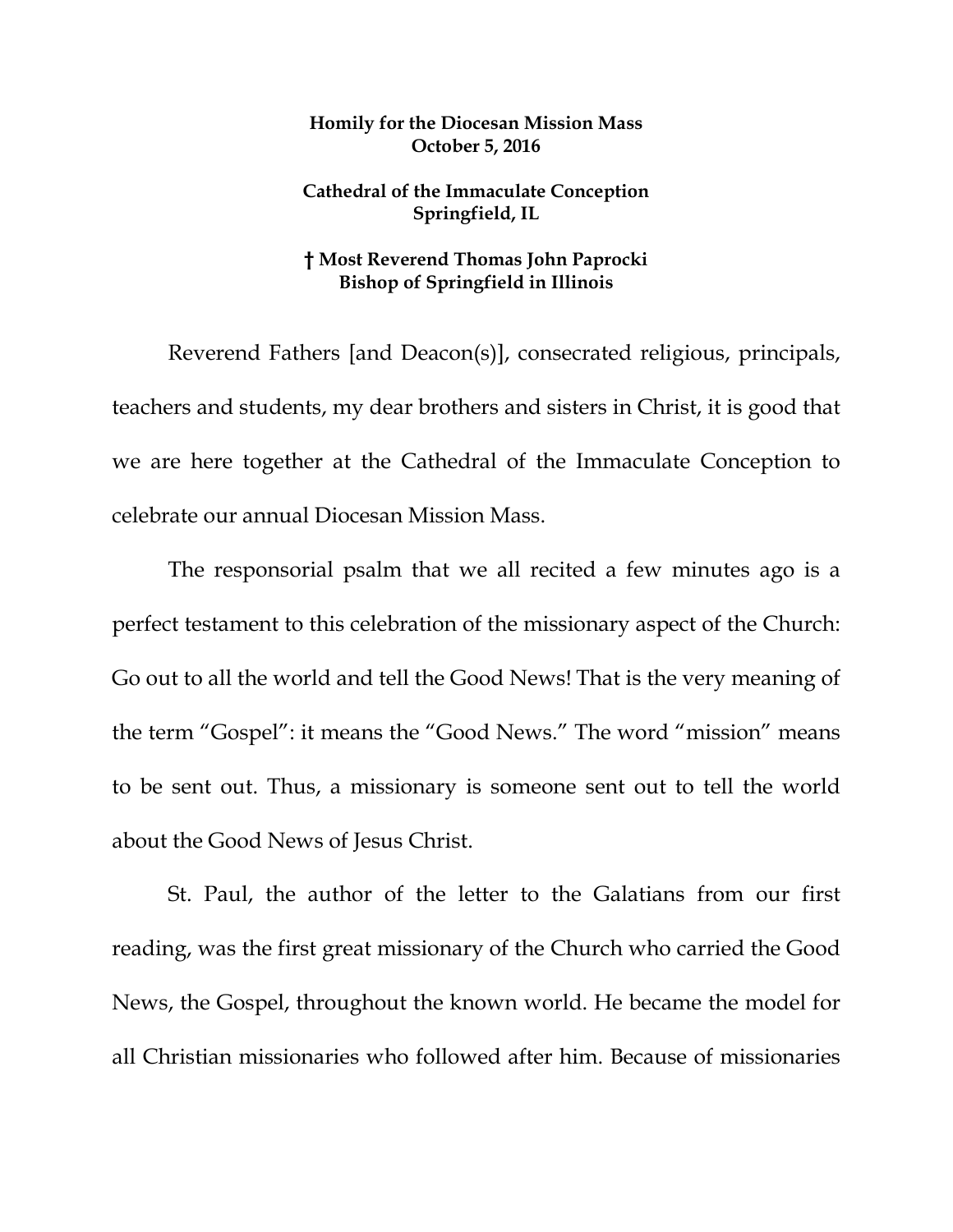like St. Paul, the Gospel has reached people at the farthest ends of the world.

Our celebration today reflects the fact that there are Catholics all over the world celebrating Mass just as we are and that they, like us, pray the Our Father that our Lord gave us to pray, as we heard in Saint Luke's Gospel. We are united to people from all over the world because of our Catholic faith, thanks to the hard work of missionaries over many centuries. Whenever we celebrate Mass, we are united to our brothers and sisters in every part of the world.

It is because we are united to our fellow Catholics throughout the world that we need to support them out of love for Christ. Many of our brothers and sisters face difficulties that we do not. Many people throughout the world do not have the blessings that we have here. Even a small gift of help to others can be very helpful to those in need.

The Lord tells us to care for those in need and we have an obligation to do what we can to help missionary efforts and to build the Kingdom of God everywhere.

We remember today that through our continued prayer and support, the Good News of the Gospel can continue to go out to all the world.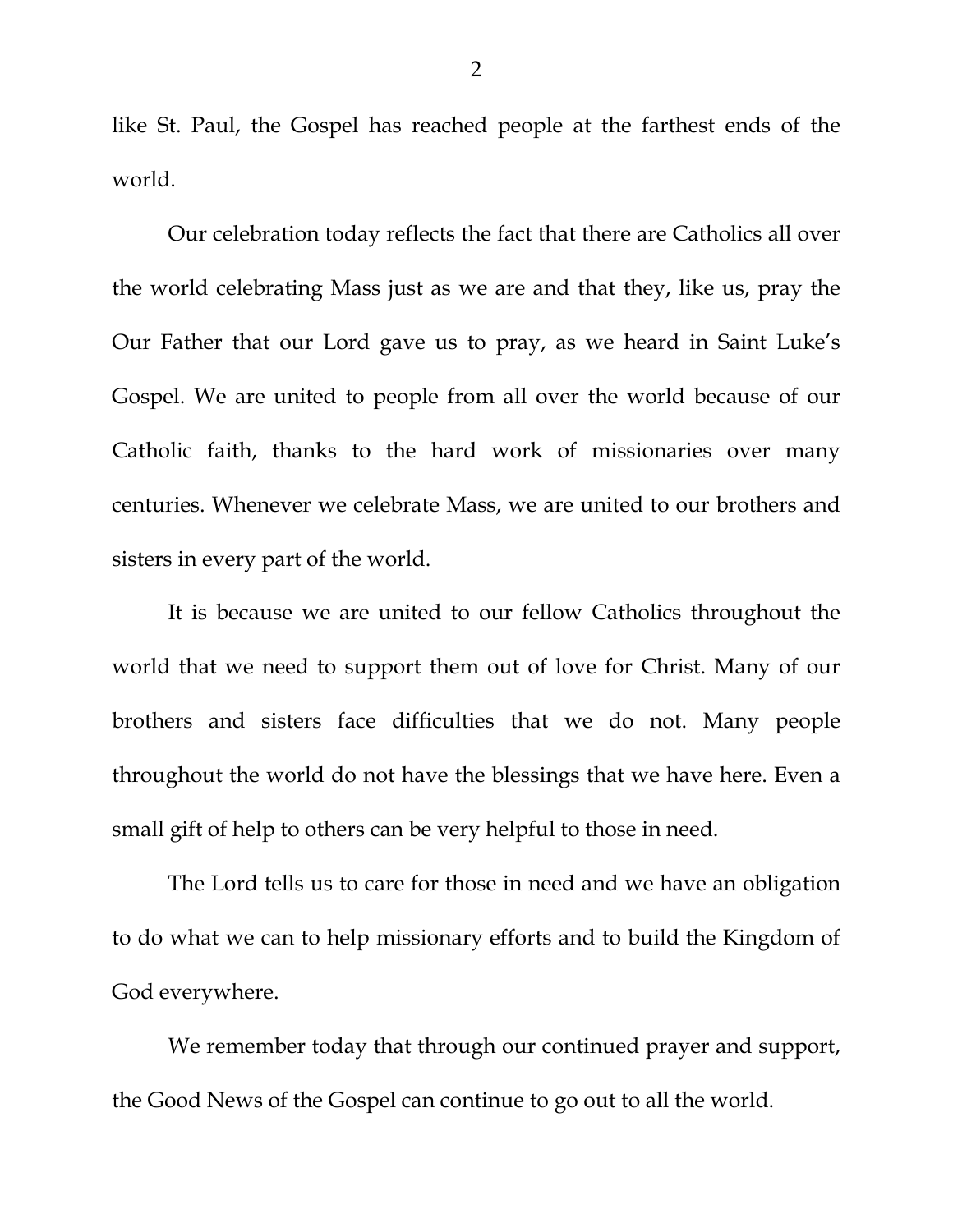Many of the great missionaries throughout the ages have been canonized saints, and you can find many examples of these saints who have contributed to the missionary work of the Church in various ways throughout her nearly 2000 year history in the magnificent artwork throughout this beautiful Cathedral. I am going to point out some particular images now and I hope that you will have some time after Mass to look at them more closely.

High atop the pillar closest to me is one of the first great missionaries, the Apostle St. Peter. The word apostle means "one who is sent out," and he faithfully heeded the call of Jesus to "go… and make disciples of all nations" (Matthew 28:19). St. Peter brought the Good News to Rome, which was the center of the modern world at the time. It is because of his missionary travels to Rome that, even to this day, we are called Roman Catholics. You can also see the depiction of Jesus giving the keys to the Kingdom to St. Peter in the first stained-glass window on the north wall of the Cathedral.

On the other pillar in the sanctuary is the other great missionary Apostle, St. Paul. After having experienced a life-changing encounter with the Lord, St. Paul was baptized and then spent the rest of his life dedicated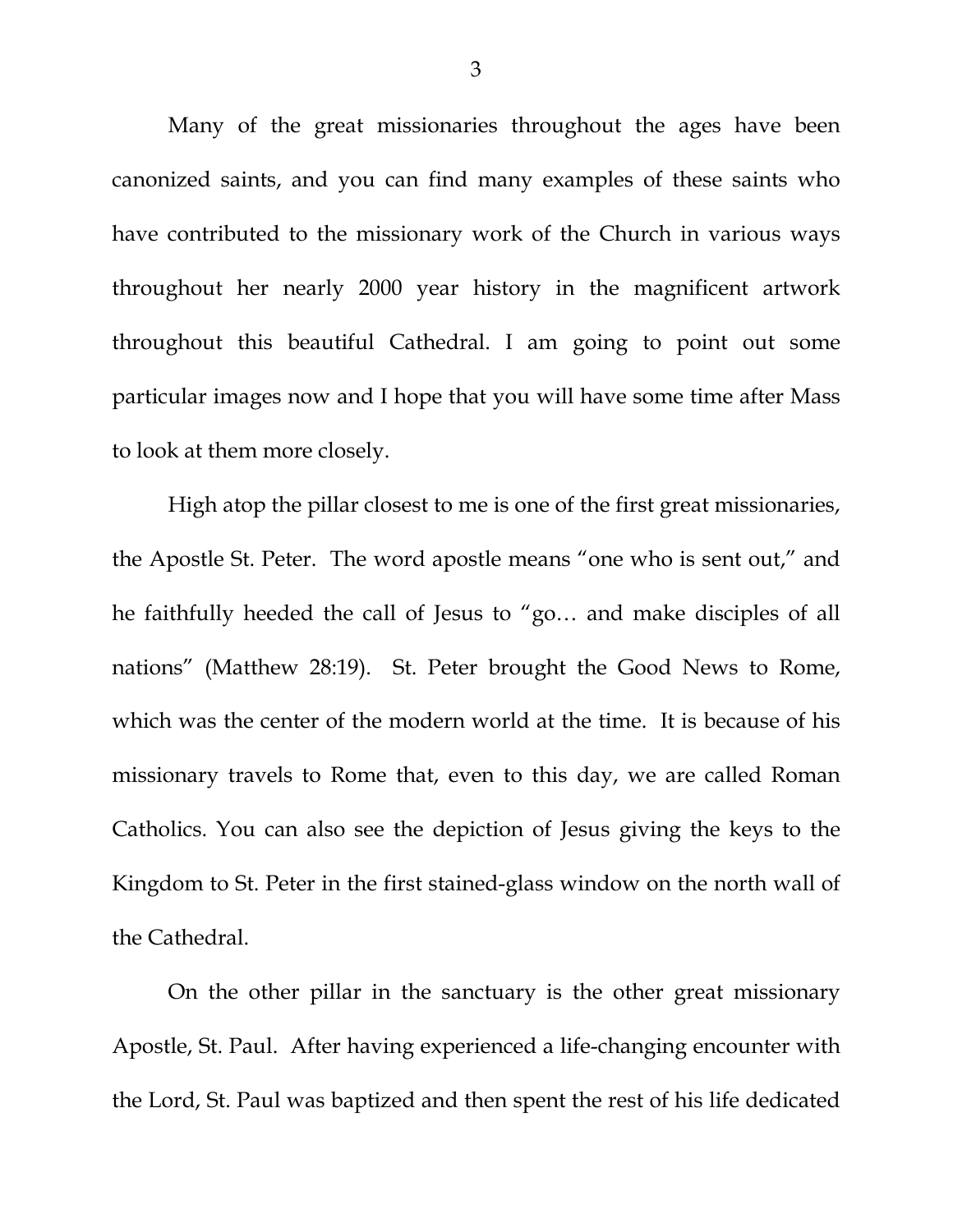to bringing the message of the Gospel to people far and wide, resulting in a great increase in the number of Christians.

Other examples of great missionaries include St. James the Greater, just behind me, who brought the faith to the people of Spain. On the north wall you will see a little shrine dedicated to St. Patrick, also known as the Apostle of Ireland for his work of bringing the faith to the people of that country. In the back, in the northeast corner next to the reconciliation room, is St. Anthony of Padua, a great preacher who did missionary work in Morocco and in his home country of Italy. In the opposite corner is a statue of St. Dominic, another great preacher who founded a religious order which continues to contribute today to the teaching and spreading of the faith throughout the world.

There is one more missionary commemorated here in our Cathedral that deserves special attention today. That missionary is St. Therese of the Child Jesus, often better recognized under her title as the Little Flower. She is depicted in the stained-glass window in the south wall above the entrance to the Atrium and the shrine with her statue is on the north wall. She is significant to our celebration today because she is one of the two patron saints for the missions.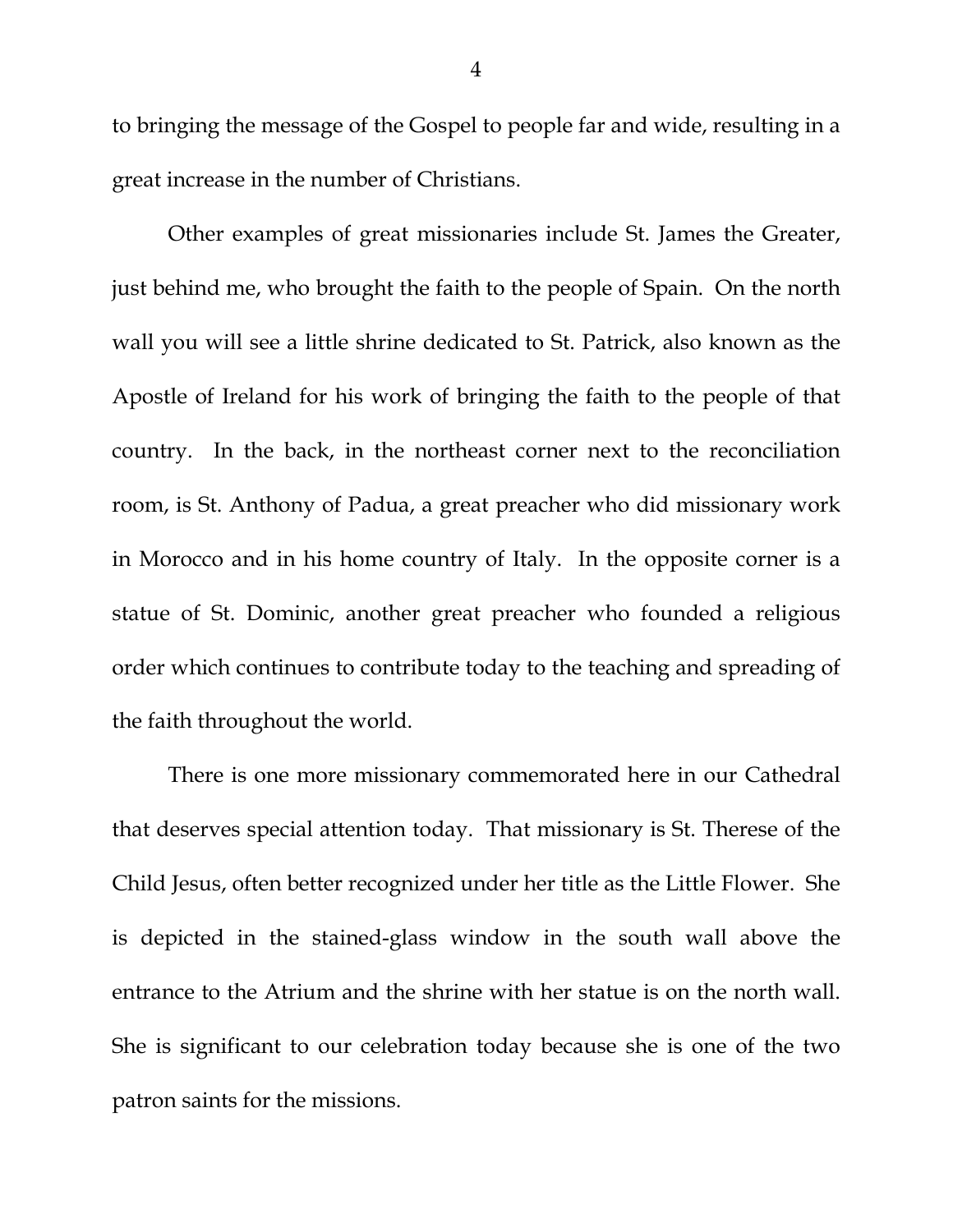It is interesting that she holds such a significant title, because after entering the convent at the age of fifteen, she was never able to engage in what we would normally consider missionary work. She did not travel to any distant countries to bring the message of the Gospel to those who had not heard it. She was not able to join other missionaries in bringing the love and compassion of Christ to the suffering and the poor of the world. Yet, she had a great desire to be a missionary and therefore dedicated her life to praying and offering sacrifices for those who were engaging in those important works on behalf of the Church.

Her example is truly an inspiration for each and every one of us. She shows us that sharing in the missionary work of the Church is available to everybody, regardless of the state in life in which we find ourselves. She was very aware that each member of the Church represents a different part of the one Body of Christ, all with a different function, all ordered toward a common goal. She saw her part as being within the heart of the Church, a part which, although hidden, is essential to the life of the Church.

The same is true for each one of us. On the day that we were baptized, we became members of this same body and God invites us to share in the work of the rest of the body. Maybe some of you are called to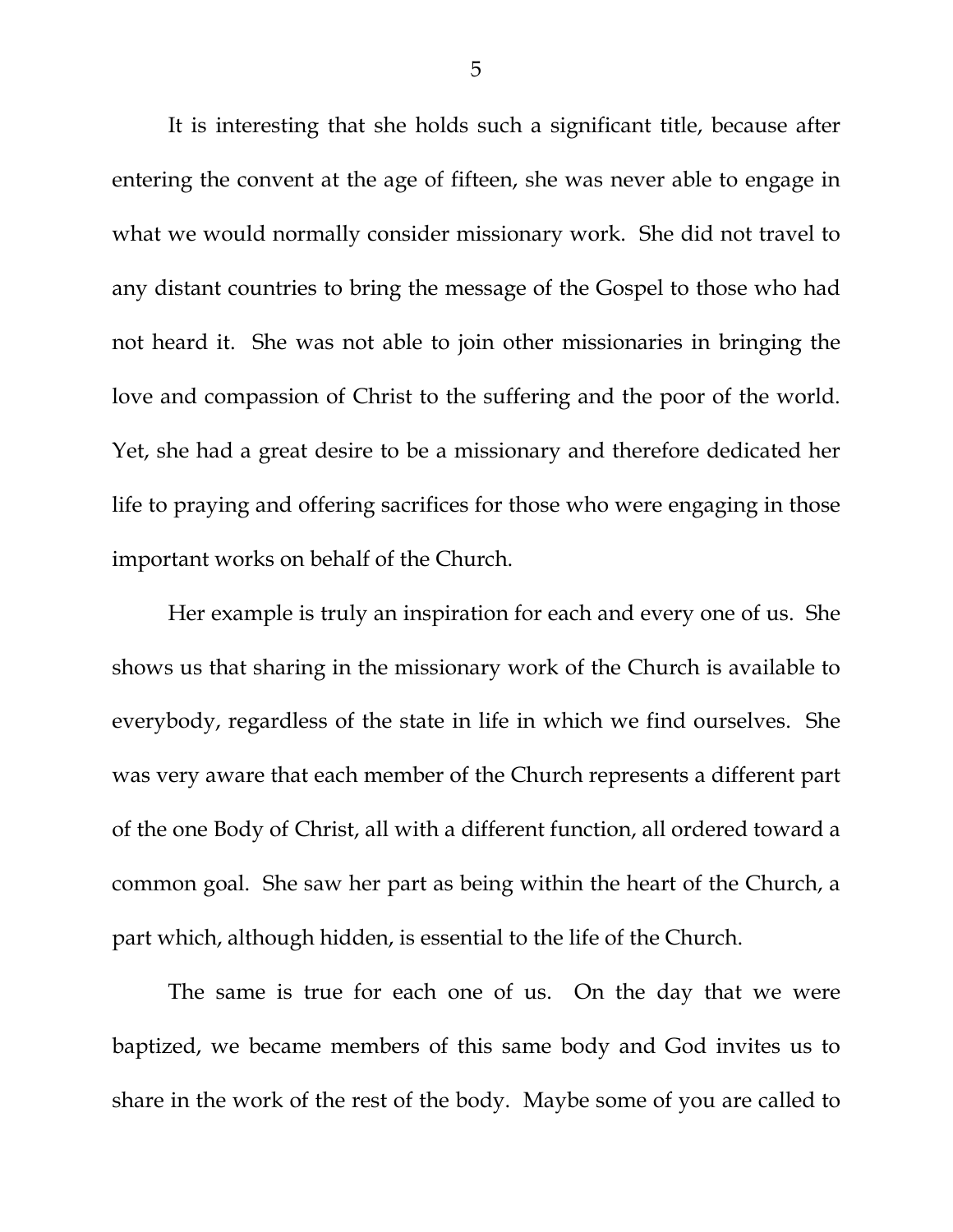work as missionaries, bringing the faith to the four corners of the world. Some of you young men are likely being called to be priests who have a very special role to play in the mission of the Church by bringing the sacraments to the people of God. Some of you young women may be called to be like St. Therese and embrace the religious life. Others will be married and have children, called to perform the important missionary work of spreading the faith to the next generation.

The point I am trying to make is that none of us can see ourselves as unimportant to the work of the missions. The missionary work of the Church happens on every level, at every age, and in every location throughout the world, whether it be in our homes and schools here in Illinois, or in the streets and villages of the poorest places on earth. Regardless of where the Lord calls us to be of service to His Church, we must always see ourselves as being on mission. To try to understand the Church without the element of mission is to misunderstand the true meaning of the Church as founded by Jesus Christ.

As children, your participation in the missionary work of the Church does not have to wait until you get older. You are a missionary now! As you move toward discovering what your vocation will be in life, you can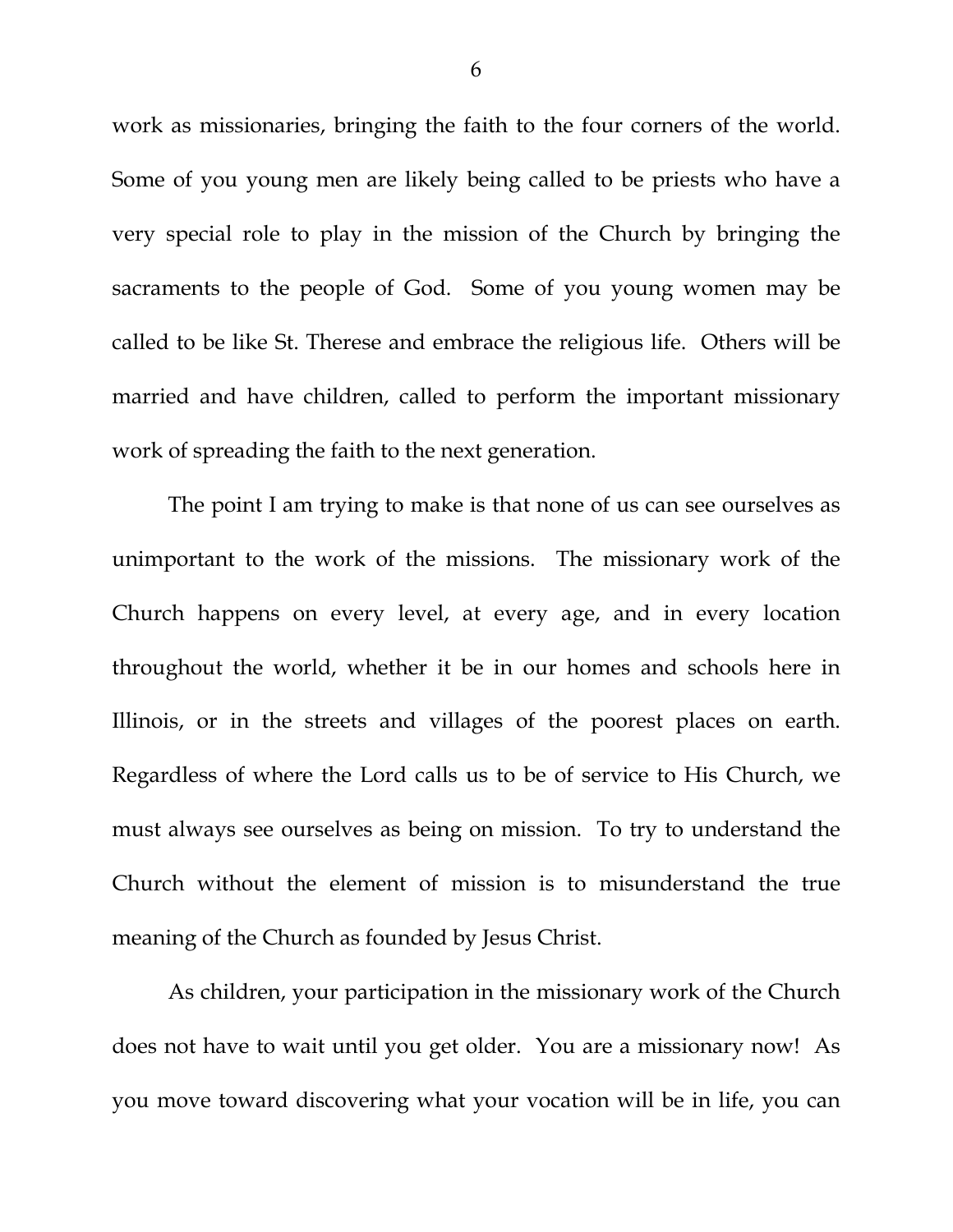imitate the example of St. Therese. She shows us what it means to be a missionary, summing it up as proclaiming God's love. In her autobiography, St. Theresa wrote, "I saw and realized that love sets off the bounds of all vocations, that love is everything, that this same love embraces every time and every place. In one word, love is everlasting." This message is desperately needed in our world where so many people doubt God's love and have a hard time believing that God really does love them. That is why I chose as my episcopal motto, "The Law of the Heart is Love."

We are encouraged to keep the work of missionaries always in our prayers. They are on the front lines of spreading the faith and are exposed to many challenges. They benefit greatly from our support. We should also be close to our brothers and sisters throughout the world who are struggling to survive, either due to lack of food, water and shelter, or due to dangerous circumstances in which they live. In a particular way, we pray for those whose lives are threatened daily because of their faith in Jesus Christ. We need to show God's love to all of these people through our prayers, our words and our actions.